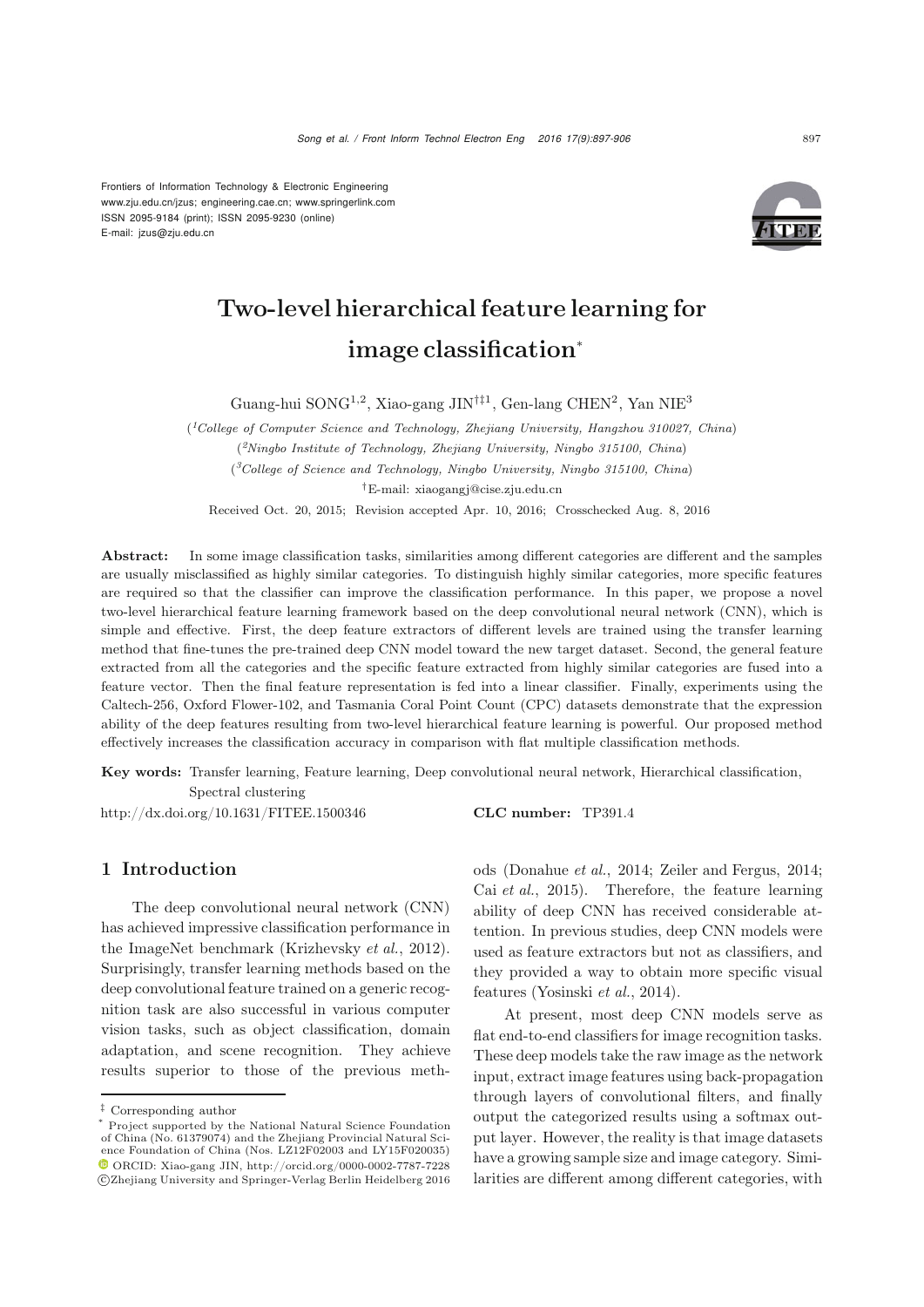some categories being more difficult to distinguish than others. For example, let us classify three fruit varieties, i.e., apples, oranges, and bananas. The first two varieties are clearly difficult to distinguish, whereas the bananas are easy to separate from the other two. A similar situation exists in many image datasets. Fig. 1 shows that the same border colors and line types represent the highly similar categories in the Oxford Flower-102 dataset.



Fig. 1 The same border colors and line types representing the highly similar categories in the Oxford Flower-102 dataset. Distinguishing between camellia and mallow is difficult. The situation is similar between coltsfoot and barberton daisy. References to color refer to the online version of this figure

Inspired by the idea of transfer learning, we have come up with two questions: first, whether the general feature extractor trained on all fruit varieties can be adequate for distinguishing the categories with high similarity, and second, how to extract more specific features using the feature learning method to improve the classification performance. Adopting the hierarchical classification and feature learning methods to solve the above problem is natural. Hierarchical classification methods usually organize categories into a tree hierarchy [\(Deng](#page-9-5) *et al.*, [2011;](#page-9-5) [Srivastava and Salakhutdinov](#page-9-6), [2013](#page-9-6)). In this way the parent node can select different hand-designed feature descriptors according to the concrete conditions of child nodes for the classifier. In transfer learning with feature learning ability, the general features are first learned on the root node, and

the specific features are further obtained from the parent nodes for the highly similar categories. Hierarchical classification methods have the advantages of high efficiency and scalability, but they can only achieve a trade-off between accuracy and efficiency [\(Zhao](#page-9-7) *et al.*, [2011;](#page-9-7) Liu *[et al.](#page-9-8)*, [2013\)](#page-9-8). In particular, too many levels produce error accumulation, which seriously affects the classification accuracy. We intend to find a way to use the hierarchical feature learning ability while preventing the accumulation of errors, leading to a decrease in accuracy. However, so far, only limited studies have focused on combining deep feature learning with hierarchical classification to improve classification accuracy (Yan *[et al.](#page-9-9)*, [2015\)](#page-9-9).

In this paper we propose a novel two-level hierarchical feature learning framework, which involves three steps. First, the general feature extractor is trained by fine-tuning a pre-trained deep CNN model on the target dataset. At the same time, the similarity among different categories is obtained by processing the confusion matrix. Second, the highly similar categories are divided into the same parent node, and the specific feature extractor is trained separately on each parent node. Finally, the general and specific deep features are fused into a feature vector used for the final linear classifier. The experiments using the Caltech-256, Oxford Flower-102, and Tasmania Coral Point Count (CPC) datasets demonstrate that transfer learning methods gradually enhance the expression ability of deep features. Our proposed method can effectively improve the classification accuracy based on the deep CNN models on these three datasets.

## 2 Related work

# 2.1 Deep convolutional neural network and feature learning

The deep CNN model has been widely used because of its better classification performance. It is composed of five convolutional layers (conv1– conv5), two fully connected layers (fc6 and fc7), and a softmax output layer [\(Krizhevsky](#page-9-0) *et al.*, [2012\)](#page-9-0). This network model has strong feature learning ability and can generate feature representations by learning low-level features in the early convolutional layers and transforming them to high-level semantic features in the latter convolutional layers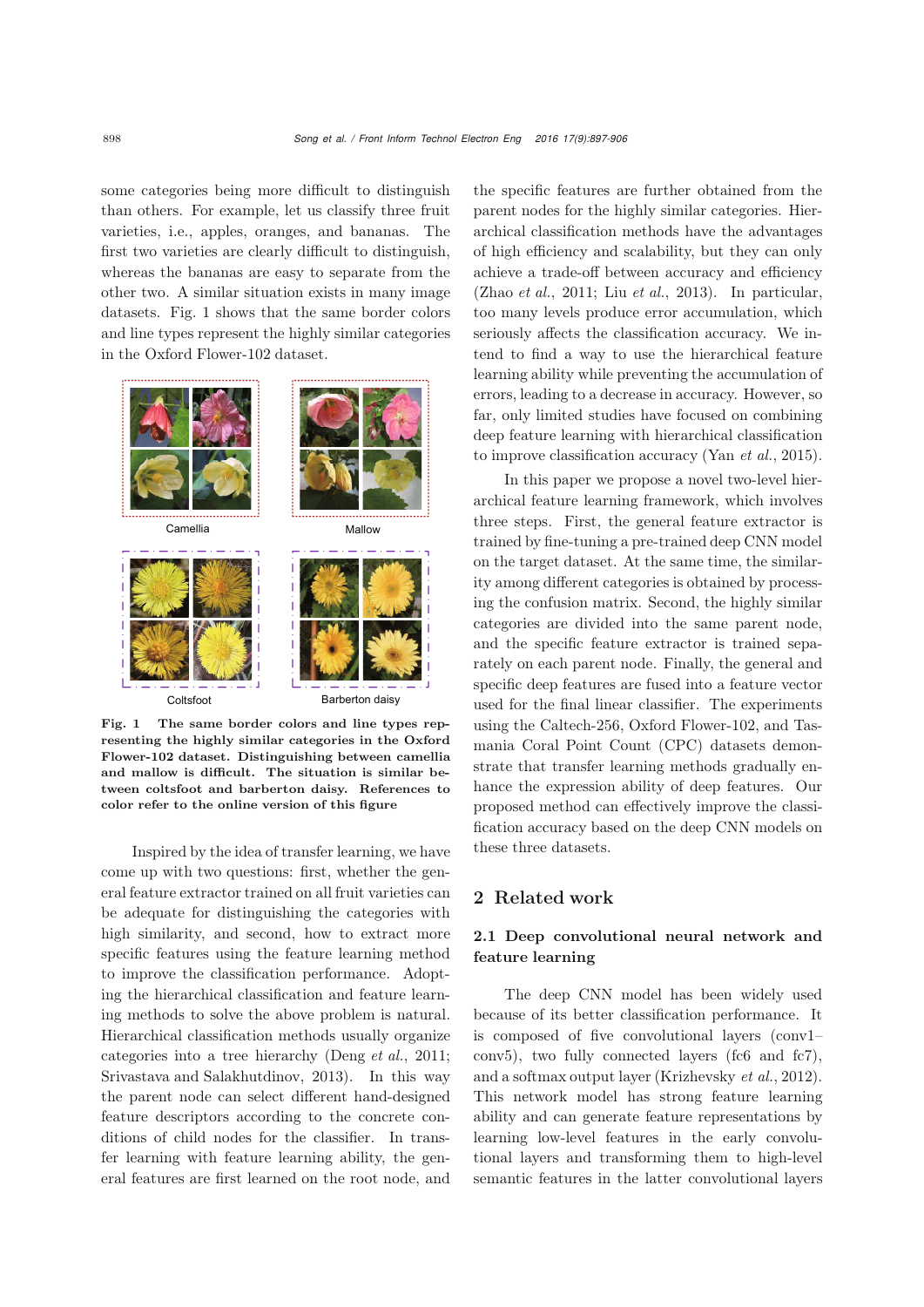[\(Zeiler and Fergus, 2014\)](#page-9-2). Specifically, the generalization ability of the features extracted from the deep CNN model is also excellent [\(Donahue](#page-9-1) *et al.*, [2014](#page-9-1)). These feature representations can deal with the different tasks and datasets that have a degree of bias with respect to the ImageNet. Recently, some studies have examined transfer learning methods based on deep feature learning [\(Girshick](#page-9-10) *et al.*, [2014](#page-9-10); [Razavian](#page-9-11) *et al.*, [2014;](#page-9-11) [Yosinski](#page-9-4) *et al.*, [2014\)](#page-9-4). Transfer learning methods apply deep features to new target tasks that have too few training examples to learn full deep representations, and they gradually enhance the expression ability of deep features (Ge *[et al.](#page-9-12)*, [2015\)](#page-9-12). In most studies, the deep features extracted from layer fc6 or fc7 of the deep network serve as image representations (Fig. 2). In most cases, as the feature expression ability of layer fc6 is the strongest, the classification performance is the best compared to that of other layers [\(Donahue](#page-9-1) *et al.*, [2014\)](#page-9-1).

## 2.2 Hierarchical classification methods

Much literature can be found on hierarchical image classification methods [\(Tousch](#page-9-13) *et al.*, [2012\)](#page-9-13). Hierarchical image classification methods in earlier studies were designed to obtain higher classification speed at the cost of certain accuracy loss when the number of categories is very large [\(Deng](#page-9-5) *et al.*, [2011;](#page-9-5) Liu *[et al.](#page-9-8)*, [2013\)](#page-9-8). The category hierarchy is usually constructed as a tree structure, and the hierarchical tree structure may be either predefined or learned from the training data [\(Griffin and Perona](#page-9-14), [2008\)](#page-9-14). The method learned from the training data uses category similarity in the feature space to construct the hierarchical tree. This method includes the topdown methods (the category hierarchy is built by recursive partitioning of the set of categories) and the bottom-up methods (the category hierarchy is built by the agglomerative clustering of the categories). Some methods can also improve the classification accuracy using the known structure of the category hierarchy [\(Fergus](#page-9-15) *et al.*, [2010;](#page-9-15) [Deng](#page-9-16) *et al.*, [2014](#page-9-16)), but better accuracy can be achieved only under some constraint conditions.

The work of Yan *[et al.](#page-9-9)* [\(2015\)](#page-9-9) is relevant to our method, but it aims to design a hierarchical endto-end classifier based on the deep CNN to improve the classification accuracy. In Ge *[et al.](#page-9-12)* [\(2015](#page-9-12)), a deep CNN model based on subset feature extraction was introduced. However, it is used for fine-grained category classification. Inspired by the above work, we propose a two-level hierarchical feature learning framework based on a deep CNN model. It is simple and effective, and can achieve good classification performance.

# 3 Approach

## 3.1 Hierarchical feature learning

In transfer learning methods based on deep features, a base network on a base dataset and task is trained. Then the learned deep features are repurposed to another target network to be trained on a new target dataset and task. This process will obtain better results if the features are general, i.e., suitable for both base and target tasks, instead of



Fig. 2 Network structure of the deep CNN model. It is composed of five convolutional layers (conv1–conv5), two fully connected layers (fc6 and fc7), and a softmax output layer [\(Krizhevsky](#page-9-0) *et al.*, [2012](#page-9-0)). Layer fc6 or fc7 is commonly used to extract the deep features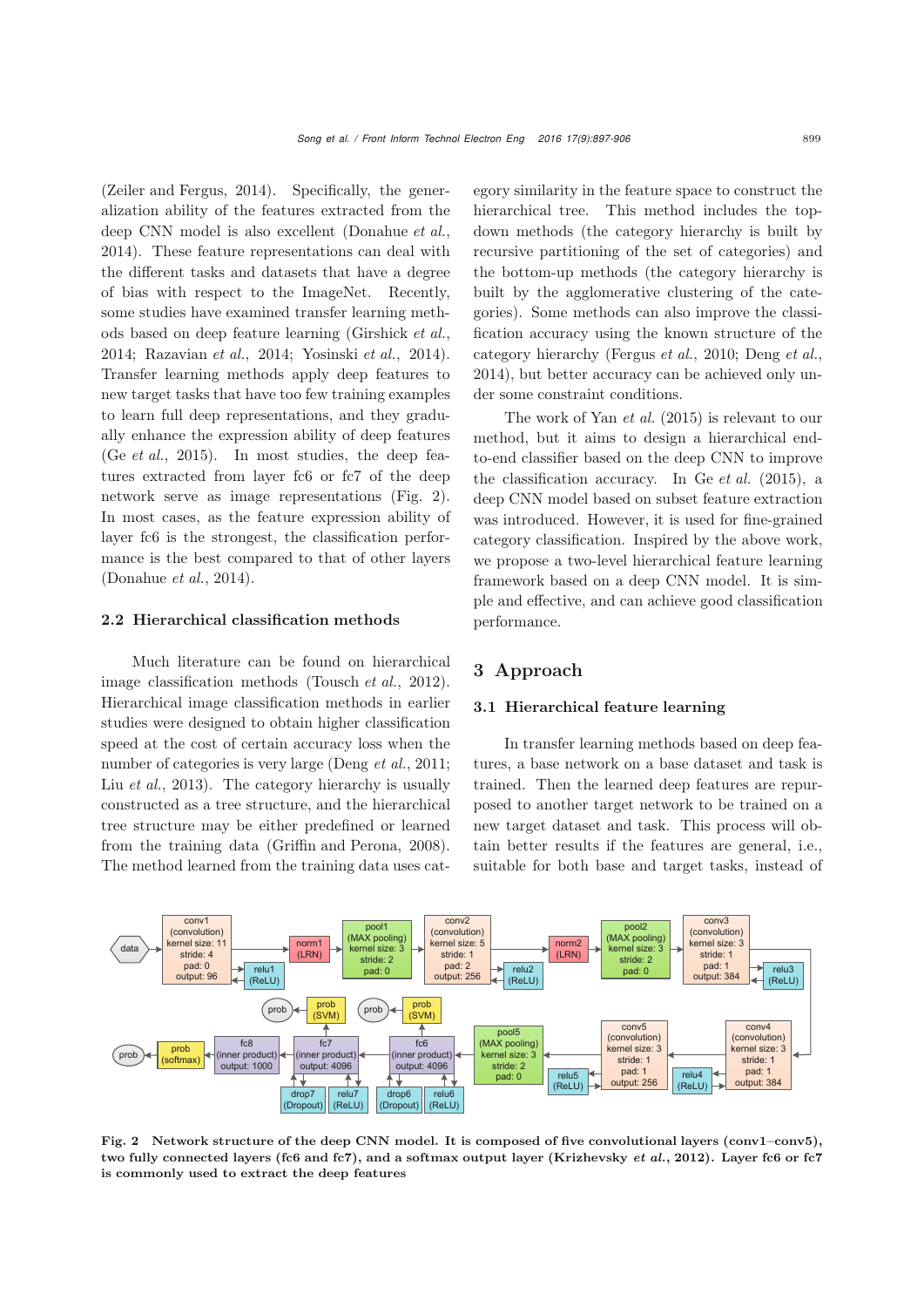specific to the base task. For small- and mediumscale image datasets, training a deep CNN model independently is difficult because a large number of parameters and a small number of samples will lead to an over-fitting problem. Transfer learning provides a feasible method to solve this problem. We take a pre-trained deep CNN model, modify the output category number, initialize the weights with random values on the last softmax layer, keep the remaining layers with no change, and then fine-tune the network toward the target dataset [\(Donahue](#page-9-1) *et al.*, [2014](#page-9-1); [Zeiler and Fergus, 2014\)](#page-9-2). Better classification accuracy can be achieved if transfer learning is performed using a dataset that is the same as or related to the domains with the target dataset [\(Yosinski](#page-9-4) *et al.*, [2014\)](#page-9-4). That is, better feature representations can be learned by progressive transfer learning, which we call hierarchical feature learning (HFL).

In our method, a target dataset is divided into two concept levels, the general dataset and the specific datasets, which are denoted as  $D_g$  and  $D_s$ , respectively. The general dataset is the whole target dataset, and the highly similar categories form the specific datasets using the clustering method. The specific dataset is a subset of the general dataset. We use a deep CNN pre-trained on the ImageNet as the base network and then fine-tune the base network to the general dataset through transfer learning. We call the fine-tuned deep CNN model the general network model, which is denoted as  $N_{\rm g}$ . We then separately fine-tune the general network model toward the different specific datasets, which we call the specific network models, denoted as  $N_s$ .

The deep features of each image consist of two parts, namely general features and specific features. They are also called two-level hierarchical features. The general features are extracted from the general network model  $N_{\rm g}$ , and the specific features are extracted from the corresponding specific network model  $N_s$ . The two-level hierarchical features are fused into a feature vector to enhance the expression ability of the image feature to improve classification accuracy.

#### 3.2 General deep feature learning

We use layer fc6 of the general network model  $N_{\rm g}$  as the general feature extractor, denoted as  $\Phi_{\rm g}$ . Similarly, layer fc6 of the specific network model  $N<sub>s</sub>$ 

is used as the specific feature extractor, denoted as  $\Phi_{\rm s}$ . For an image  $x_i$ ,  $\Phi_{\rm g}(x_i)$  and  $\Phi_{\rm s}(x_i)$  represent the level-1 and level-2 deep features, respectively, extracted from the corresponding feature extractors. We can obtain the general features  $\Phi_{g}(x)$  of the image samples on the training set using the general network model  $N_{\rm g}$ . The feature extracted by the deep CNN is linearly separable, and the classification accuracies of a linear and a non-linear classifier are the same basically. Since the linear support vector machine (SVM) has higher classification speed and higher classification accuracy than other classifiers, we train a linear SVM as the classifier to perform the pre-classification task. This process aims to generate a confusion matrix *M* for the clustering of highly similar categories.

#### 3.3 Clustering of highly similar categories

To obtain the specific deep features, the highly similar categories should be divided into the same specific dataset. We use a top-down approach to learn the level-2 hierarchy from the validation set. Spectral clustering can be calculated so long as it is given the similarity matrix. It has many features such as better performance, low computational complexity, and better robustness. So, the spectral clustering method based on the similarity matrix *W* is adopted. The normalization process is conducted on the confusion matrix  $M$ , which is obtained by preclassification on all the categories. Then we transform the confusion matrix  $M$  to the similarity matrix  $W$  using the following equation:

similarity
$$
(c_i, c_j)
$$
 =  $\frac{1}{1 + \text{distance}(c_i, c_j)}$ , (1)

where  $c_i$  and  $c_j$  represent the different categories.

First, the similarity between category i and category  $j$  is measured by the distance between them. A distance matrix  $\boldsymbol{L}$  is defined as  $\boldsymbol{L} = 1 - \boldsymbol{M}$ , and its diagonal entries are set to zero. The distance matrix  $L$  is further transformed into a symmetric matrix *W* by the formula  $W = 0.5(L + L^T)$ . At this point, we obtain a similarity matrix  $W$ , and its entry  $W_{i,j}$  is used to measure the similarity between category  $i$  and category  $j$ . Second, spectral clustering is performed on the similarity matrix  $W$  to divide the highly similar categories into  $k$  specific datasets, where  $k$  is the clustering number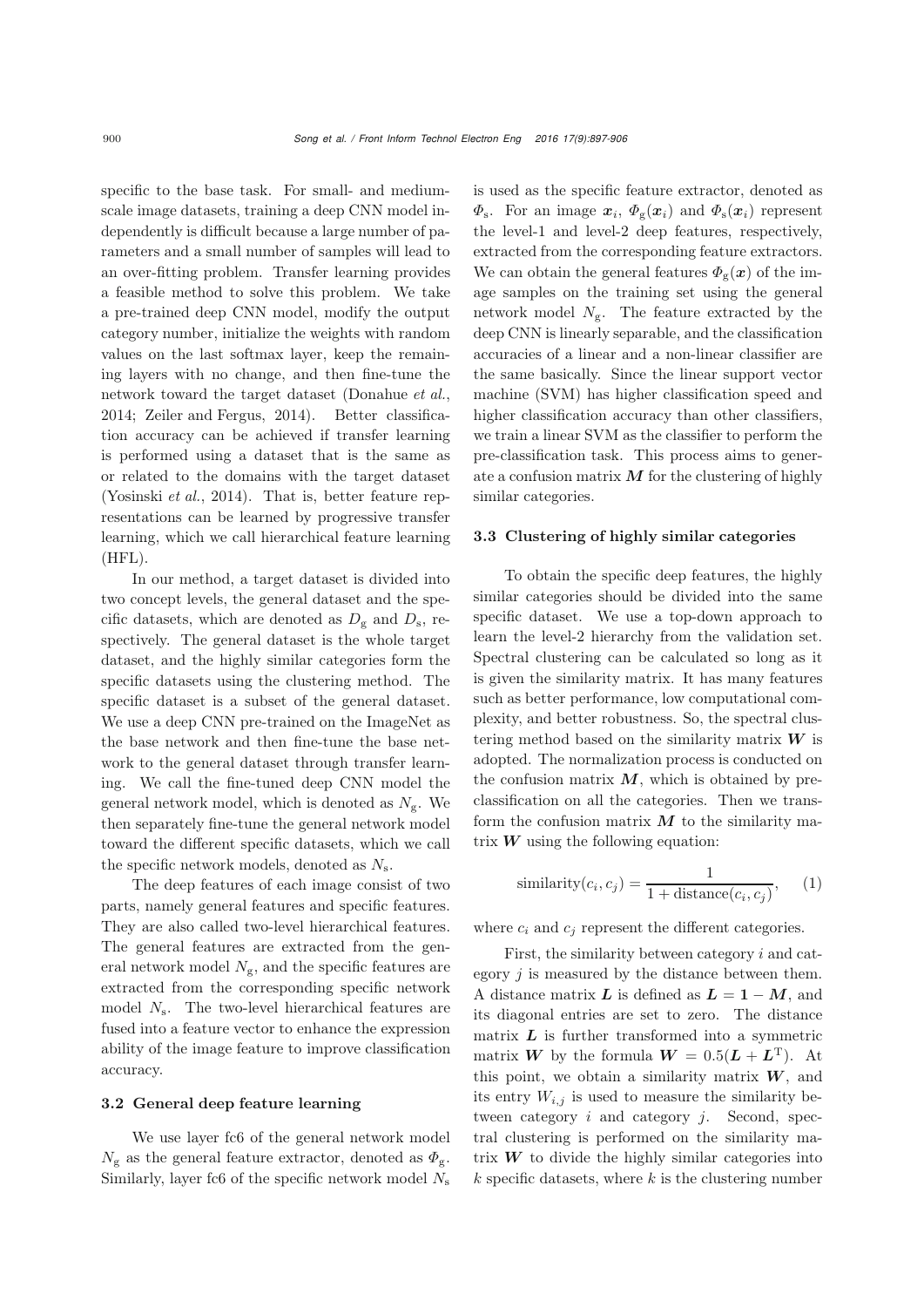to be set. According to the clustering results, we determine which categories belong to the same specific dataset  $D_{s_n}$ ,  $n \in \{1, 2, ..., k\}$ . The process is described in Algorithm 1.

Algorithm 1 Two-level hierarchical feature learning training algorithm

- 1: Fine-tune the base network to  $D_{\rm g}$ , and obtain  $N_{\rm g}$ and  $\Phi_{\sigma}$ :
- 2: Train a pre-classifier, perform the pre-classification, and generate the confusion matrix *M*;
- 3: Input the clustering number  $k$ , and divide the highly similar categories into the same  $D_s$ ;
- 4: Fine-tune  $N_{\rm g}$  to  $D_{\rm s}$ , and obtain  $N_{\rm s}$  and  $\Phi_{\rm s}$ ;
- 5: Train a final classifier, and perform the prediction.

#### 3.4 Specific deep feature learning

Transfer learning is applied by fine-tuning the general network model  $N_{\rm g}$  to the k specific datasets. The specific deep feature extractors are obtained from  $\Phi_{s_1}$  to  $\Phi_{s_k}$ , where k is the clustering number.

To predict a test image  $x_i$ , we first obtain the general deep features  $\Phi_{\rm g}(\mathbf{x}_i)$ , namely the level-1 deep features. Then we conduct pre-classification using a linear SVM classifier to determine to which specific dataset  $D_{s_n}$  the image  $x_i$  belongs. The specific features  $\Phi_{s_n}(\boldsymbol{x}_i)$   $(n \in \{1, 2, ..., k\})$ , namely the level-2 deep features, are then extracted. Finally,  $\Phi_{g}(x_i)$  and  $\Phi_{s_n}(x_i)$  are fused into a single feature vector. We train a one-versus-rest linear SVM as the final classifier to perform the prediction task. The process is described in Algorithm 2.

Algorithm 2 Two-level hierarchical feature learning test algorithm

Input: a test image *xi*.

- Output: the category of image *xi*.
- 1: Extract the general features  $\Phi_{g}(x_i)$ ;
- 2: Pre-classify image  $x_i$ , and determine to which  $D_{s_n}$ image *x<sup>i</sup>* belongs;
- 3: Extract the specific features  $\Phi_{s_n}(x_i)$ ;
- 4: Fuse  $\Phi_{g}(x_i)$  and  $\Phi_{s_n}(x_i)$  into a feature vector;
- 5: Perform the final classification, and predict the category of image *xi*.

# 4 Experiments

We evaluate our proposed method on three image datasets, namely Caltech-256 (http://www. vision.caltech.edu/Image\_Datasets/Caltech256),

Oxford Flower-102 (http://www.robots.ox.ac.uk/∼ vgg/data/flowers/102), and Tasmania CPC (http:// marine.acfr.usyd.edu.au/datasets). The Caffe has been widely used as an efficient and practical deep learning framework. It is used to train deep CNN models and feature extractors in our experiments. Three deep CNN models pre-trained on ImageNet, AlexNet, CaffeNet, and VGG-16 net are used as the base models for transfer learning. The LIBLINEAR software package is used as the linear SVM classifier that adopts the one-versus-rest strategy. All the test experiments are run on a single NVIDIA Tesla K40c card. Other auxiliary algorithms, such as spectral clustering, are implemented on the Scikit-learn machine learning module based on Python.

Two evaluation measures, namely classification accuracy on all images (acc) and mean accuracy per category (mAP), are adopted in our experiments. All experiments are performed over five train/test folds.

## 4.1 Evaluation on Caltech-256

#### 4.1.1 Dataset and category similarity

Caltech-256 is a general category dataset. It consists of 256 object categories and a clutter background category. It contains a total of 30 607 images for training and testing computer vision recognition and classification tasks, each category containing 80– 827 images. Recently, experimental results in the literature [\(Donahue](#page-9-1) *et al.*, [2014;](#page-9-1) [Zeiler and Fergus](#page-9-2), [2014](#page-9-2)) have shown that transfer learning methods based on the deep CNN model improve the classification performance greatly and achieve state-of-the-art results. The mAP over five train/test folds reaches 74.2% when 60 training images per category are selected randomly. In these experiments, the deep features are extracted directly from the base deep CNN model pre-trained on the ImageNet. We call this process the CNN-base method.

By analyzing the images of the different categories, we find that a certain number of highly similar categories in visual sensation exist in the Caltech-256 dataset, such as between 71-fire-hydrant and 70 fire-extinguisher, or between 79-frisbee and 33-cd. Therefore, we evaluate our two-level HFL method following the above procedure.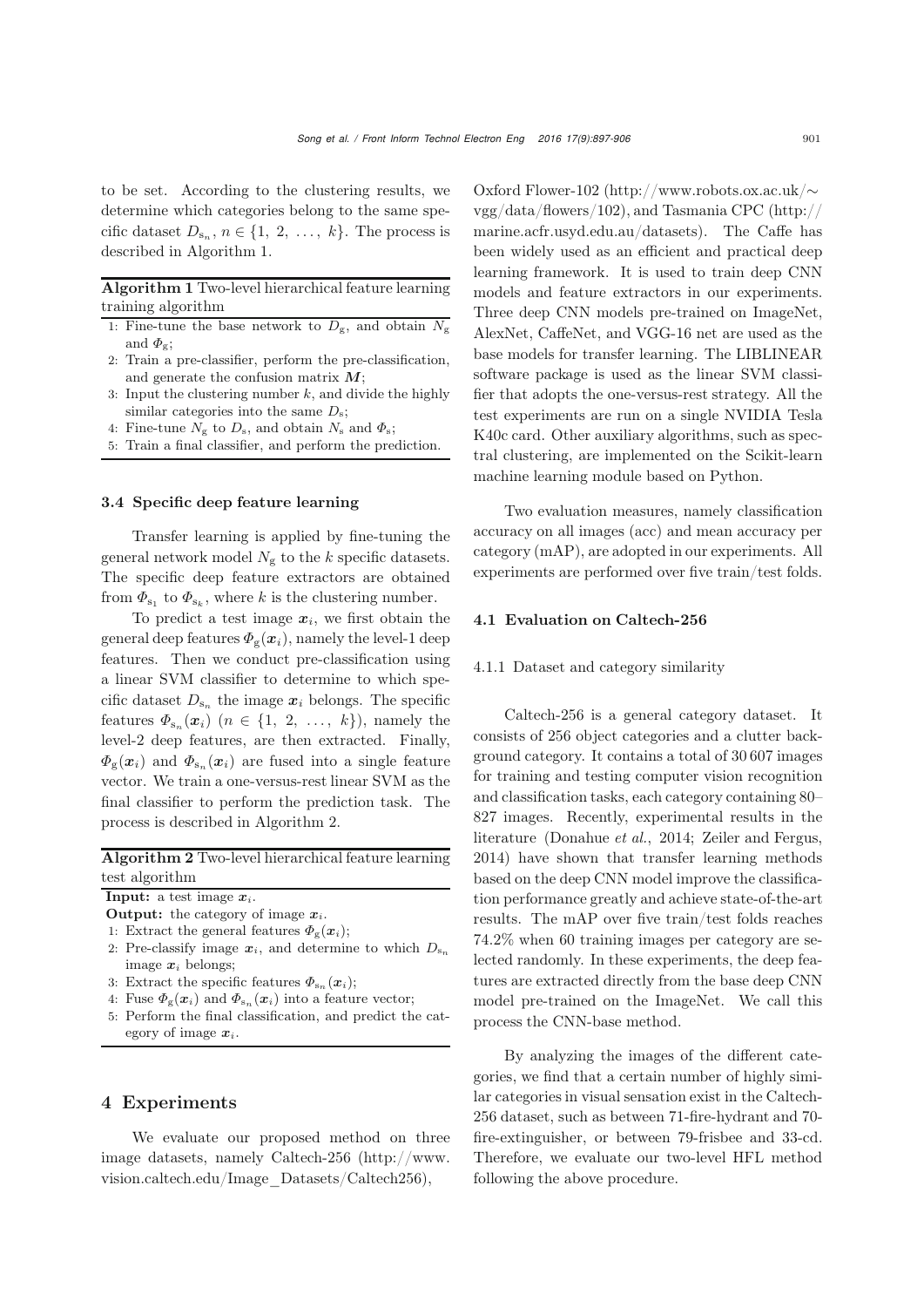#### 4.1.2 Progressive feature learning

We randomly select 60 images per category as the training set for a total of 15 420 images. The validation set consists of 10 images per category (totally 2570 images), and the rest are used as the test set for a total of 12 617 images. The deep CNN model pre-trained on the ImageNet is fine-tuned toward the whole training set and validation set  $D_{\rm g}$ , and  $N_{\rm g}$  and  $\Phi_{g}$  are then obtained. The initial learning rate is set to 0.0001, and it is decreased to 10% after every 15 000 iterations for a total of 40 000 iterations. The  $\Phi_{\rm g}(\boldsymbol{x})$  extracted from  $N_{\rm g}$  is used to train a linear SVM pre-classifier, and the penalty parameter C of the SVM is set to 0.03125. The pre-classification result and confusion matrix are obtained using this pre-classifier. This pre-classification process by finetuning the deep CNN is also expressed as the CNN-ft method.

As shown in Figs. 3a and 3b, the confusion matrix shows that the highly similar categories in visual sensation are easily misclassified. For example, six image samples of the category 89-goose are misclassified into category 60-duck, and five image samples are misclassified into category 207-swan.

Furthermore, to verify the progressive feature learning ability of transfer learning, we directly extract deep features from the base deep CNN model, denoted as the CNN-base method. Table 1 shows that the classification accuracy and mAP of the CNN-ft methods are about 0.5 percentage points higher than that of the CNN-base method in almost all of the network structure. Note that our mAP based on the base deep CNN model is lower than that of the method proposed by [Zeiler and Fergus](#page-9-2) [\(2014](#page-9-2)) because of the differences in network structure, but it has no effect on verifying the progressive feature learning ability of transfer learning. The results show that the feature representation ability can be gradually learned using the transfer learning method.

## 4.1.3 Evaluation of hierarchical feature learning

We choose different clustering numbers  $(k)$  to perform spectral clustering; five k values  $(k =$ 2, 3,  $\ldots$ , 6) are evaluated. As shown in Fig. 4, our HFL methods are effective, stable, and robust, and the classification accuracy and mAP are the best in the different network structures, as the best re-



Fig. 3 The confusion matrix showing that the highly similar categories are easily misclassified: (a) the confusion matrix is generated by the result of preclassification; (b) the classification result of category 89-goose is extracted from the confusion matrix (the number with a blue box indicates that the sample number is classified correctly and the number with a red box indicates that the sample number is misclassified); (c) the classification result of category 89 goose is extracted from the confusion matrix after using our proposed method (the sample number of misclassification among the highly similar categories is significantly reduced). References to color refer to the online version of this figure

sults increase by almost 0.6 percentage points in the VGG-16 net model when  $k = 4$ . At the same time, the choice of the  $k$  value is important, as it greatly affects the classification accuracy and mAP. Fig. 3c shows that the misclassification sample number of the category 89-goose is significantly reduced in the category 60-duck and 207-swan using our two-level HFL methods.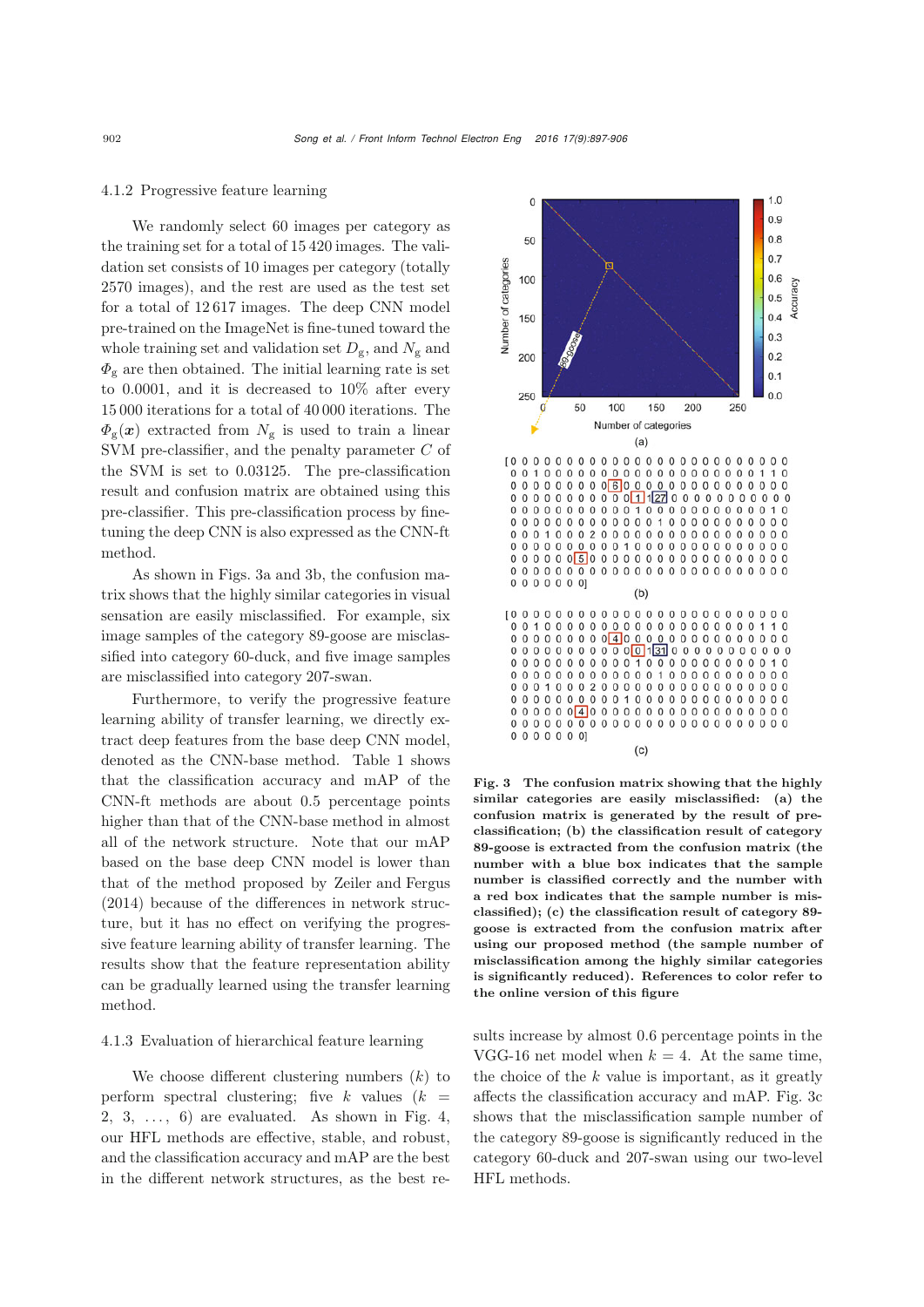Table 1 Comparison of the performance between our two-level HFL method with optimal *k* value and two baseline methods on the Caltech-256 dataset

| Method                       | $\csc(%)$ | $\text{mAP}$ (%) |
|------------------------------|-----------|------------------|
| $AlexNet-base (fc6)$         | 73.17     | 70.87            |
| $AlexNet-ft(fc6)$            | 73.49     | 71.20            |
| $AlexNet-base (fc7)$         | 73.54     | 71.57            |
| $AlexNet-ft(fc7)$            | 74.03     | 72.08            |
| AlexNet-HFL $(fc7, k=4)$     | 74.65     | 72.56            |
| $CaffeNet-base (fc6)$        | 73.69     | 71.72            |
| $CaffenSet-ft$ (fc6)         | 74.19     | 72.30            |
| $CaffeNet-base (fc7)$        | 73.80     | 72.16            |
| $CaffenSet-ft$ (fc7)         | 74.18     | 72.58            |
| CaffeNet-HFL (fc7, $k=4$ )   | 74.66     | 72.92            |
| $VGG-16$ net-base (fc6)      | 81.31     | 80.77            |
| $VGG-16$ net-ft $(fc6)$      | 81.90     | 81.37            |
| $VGG-16$ net-base $f(c7)$    | 79.41     | 79.69            |
| $VGG-16$ net-ft $f(c7)$      | 80.70     | 80.61            |
| VGG-16 net-HFL (fc6, $k=4$ ) | 82.45     | 81.90            |

acc: classification accuracy on all images; mAP: mean accuracy per category. Bold numbers represent the optimal values in the corresponding test



Fig. 4 Performance of our two-level HFL methods, which are stable in the different network structures on the Caltech-256 dataset: (a) AlexNet (fc7); (b) CaffeNet (fc7); (c) VGG-16 net (fc6). The choice of *k* greatly affects the classification accuracy and mAP

#### 4.2 Evaluation on Oxford Flower-102

## 4.2.1 Dataset and baseline algorithm

Oxford Flower-102 is a fine-grained category dataset [\(Nilsback and Zisserman](#page-9-17), [2008\)](#page-9-17), consisting of 102 flower categories. The dataset contains a total of 8189 images, each category consisting of 40– 258 images. Many methods have been tested on this dataset [\(Nilsback, 2009;](#page-9-18) [Angelova](#page-9-19) *et al.*, [2013\)](#page-9-19). In these experiments, the final performance is measured over each category, but not over all images. The measurement scale is also the mAP, which is the same as in our method for Caltech-256. The

best method is the segmentation-based one, where the mAP is 80.66%, which outperforms all previous known methods [\(Angelova](#page-9-19) *et al.*, [2013\)](#page-9-19). As shown in Fig. 1, the Oxford Flower-102 dataset contains many highly similar categories, so we evaluate our two-level HFL method based on the deep CNN on this dataset.

#### 4.2.2 Evaluation of hierarchical feature learning

Both the training set and validation set contain 10 images per category (a total of 1020 images each). The test set consists of the remaining 6149 images. The validation set is used to fine-tune the base network, train the pre-classifier, and perform the spectral clustering.  $N_{\rm g}$  and  $\Phi_{\rm g}$  are obtained in the same manner as for Caltech-256. The initial learning rate is set to 0.0001, and it is decreased to 10% after every 15 000 iterations for a total of 40 000 iterations.  $\Phi_{g}(x)$  is used to train a linear SVM pre-classifier, and the penalty parameter  $C$  is set to 0.0625. The clustering result is obtained using the confusion matrix.

As shown in Table 1, the feature extracted from layer fc6 or fc7 has mostly the same effect on the classification accuracy in these three network structures for the Caltech-256 dataset. The classification performance also becomes better with the increase of the number of network layers.

For Oxford Flower-102, the mAP obtained by using the deep CNN method outperforms that of all the previous methods (Table 2). The classification accuracy and mAP of our two-level HFL methods are the best when  $k = 3$ . At the same time, the feature representation ability of layer fc6 is superior to that of layer fc7. However, the better performance has not been obtained with the increase of the number of network layers. As we observe from the experimental results, each dataset has its own characteristics; the feature extracted from the right layer and a suitable network structure are both important for feature learning.

#### 4.3 Evaluation on Tasmania CPC

#### 4.3.1 Dataset and preprocessing

The Tasmania CPC dataset contains 1258 benthos images captured by an autonomous underwater vehicle (AUV). Each image has 50 random sample points labeled by experts. A wide range of class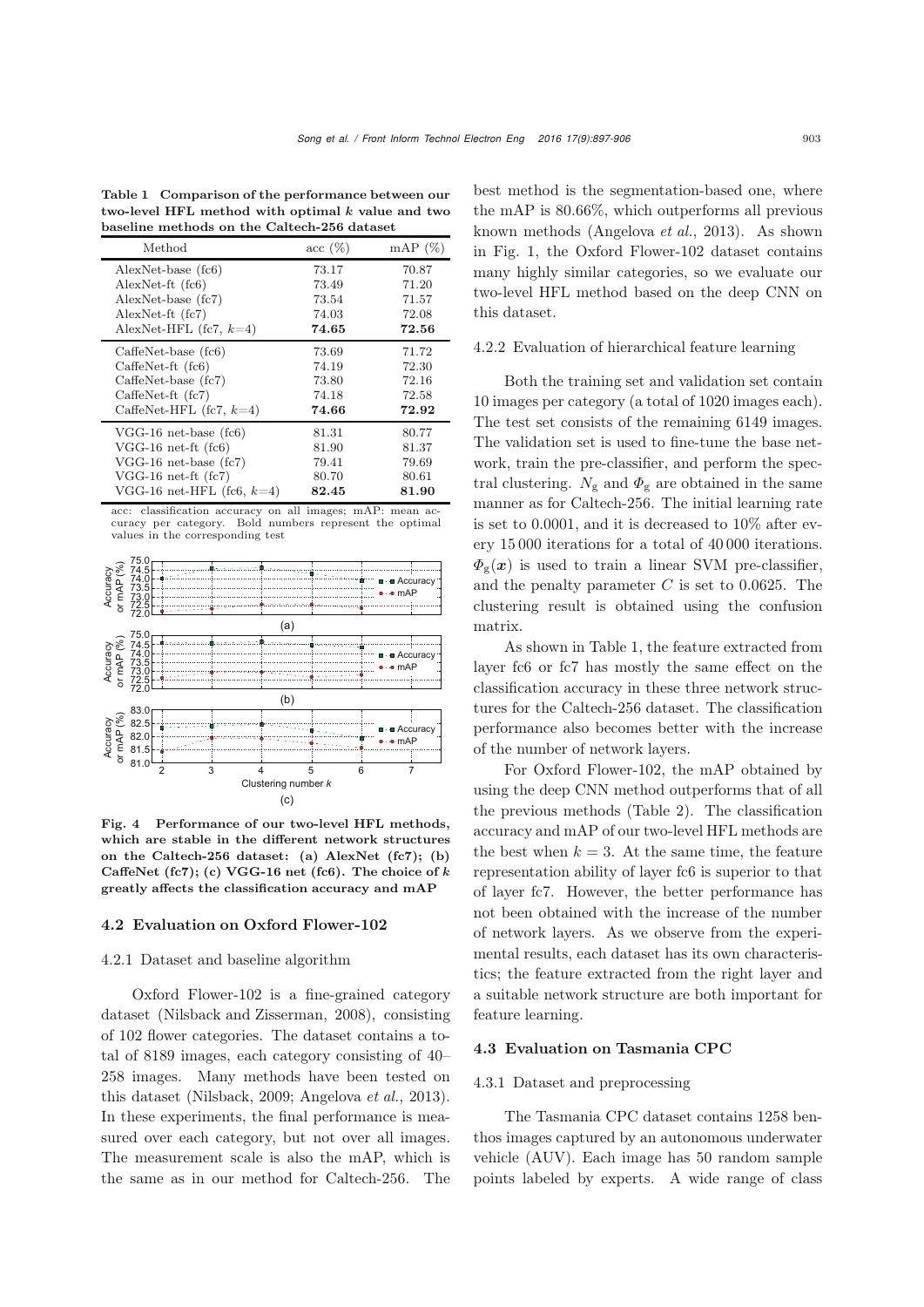labels are used that indicate biological species, abiotic elements, and types of unknown data. Fig. 5 shows an example of an image containing the experts' annotations. The precise details of the labeling methodology were described in [Barrett](#page-9-20) *et al.* [\(2011\)](#page-9-20). The different-sized patches are evaluated to achieve better classification performance. A total of 62 900 data points from 1258 images are included in the dataset. However, the distribution of sample instances is highly unbalanced. For example, the 'soft' category has 28 569 instances, whereas the 'hard' category has only 144 instances. In this case, the data reconstruction approach based on over-sampling and

Table 2 Comparison of the performance between our method with the optimum *k* value and two baseline methods on the Oxford Flower-102 dataset

| Method                       | acc(%) | $mAP(\%)$ |
|------------------------------|--------|-----------|
| AlexNet-base (fc6)           | 79.62  | 81.55     |
| $AlexNet-ft$ (fc6)           | 80.47  | 82.58     |
| $AlexNet-base (fc7)$         | 76.51  | 78.70     |
| $AlexNet-ft$ (fc7)           | 78.59  | 80.74     |
| AlexNet-HFL (fc6, $k=3$ )    | 81.04  | 83.16     |
| $CaffeNet-base (fc6)$        | 79.24  | 81.54     |
| $CaffenSet-ft$ (fc6)         | 80.42  | 82.68     |
| $CaffeNet-base (fc7)$        | 76.48  | 79.01     |
| $CaffeNet-ft$ (fc7)          | 79.33  | 81.46     |
| CaffeNet-HFL (fc6, $k=3$ )   | 81.38  | 83.35     |
| $VGG-16$ net-base (fc6)      | 78.66  | 80.58     |
| $VGG-16$ net-ft $(fc6)$      | 79.82  | 81.24     |
| $VGG-16$ net-base $f(c7)$    | 74.56  | 76.64     |
| $VGG-16$ net-ft $f(c7)$      | 77.27  | 78.36     |
| VGG-16 net-HFL (fc6, $k=3$ ) | 80.21  | 81.86     |

acc: classification accuracy on all images; mAP: mean accuracy per category. Bold numbers represent the optimal values in the corresponding test

under-sampling is introduced. Specifically, for oversampling, we obtain different-sized patches in a certain size range to compensate for the shortage of the samples. Finally, we extract eight categories and 21 092 sample instances to construct the target dataset  $D_{\rm g}$ . The sample number of each category is relatively balanced in the general dataset. We randomly extract two thirds of the sample images per category as the training set and validation set, and the remaining is used as the test set.

#### 4.3.2 Patch sizes and deep features

The experts determine the category labels for each random sample point. Therefore, our goal is to classify local image patches centered around the sample points. The deep features of the images in the experiments are extracted from the local image patches. Square patches of different sizes are used. A range of scales are evaluated from  $60 \times 60$  pixels to  $160 \times 160$  pixels.

For the Tasmania CPC dataset, we choose only the CaffeNet model to perform the evaluation. We fine-tune this model using the transfer learning method on the general dataset  $D_{\rm g}$ , and obtain  $N_{\rm g}$ and  $\Phi_{\rm g}$ . Each size of the patches corresponds to a general feature extractor. The initial learning rate of the network is set to 0.0001, and it is decreased to 10% after every 12 000 iterations for a total of 30 000 iterations. The general features  $\Phi_{\rm g}(x)$  extracted from  $N_{\rm g}$  are used as inputs of the linear SVM classifier for training a pre-classifier. The output



Fig. 5 An example of an autonomous underwater vehicle (AUV) image containing the experts' annotations. The different-sized patches are evaluated to achieve better classification performance from **60** *×* **60** to **160** *×* **160** pixel patches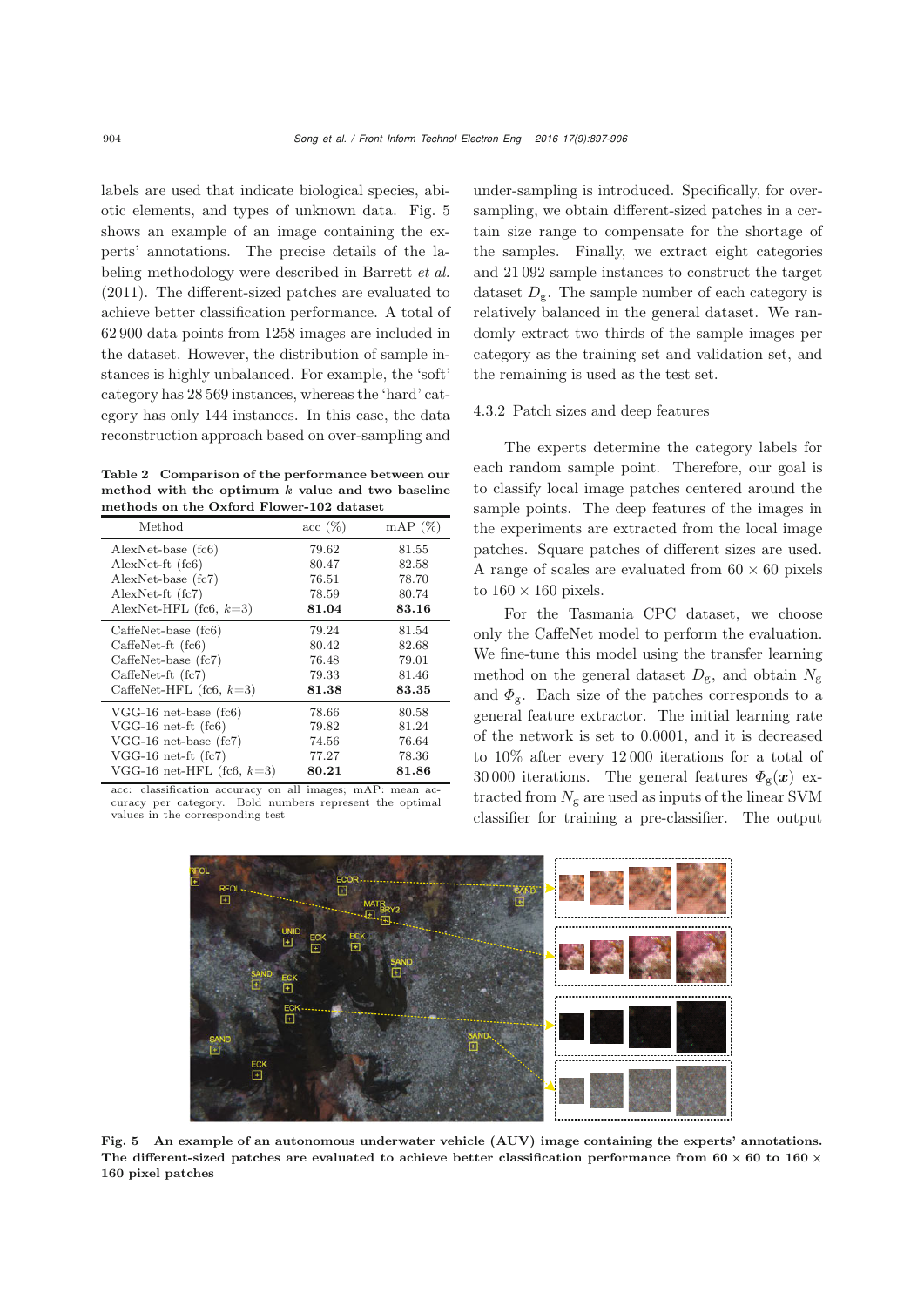results of the pre-classifier are used to evaluate the classification performance of different-sized patches. The penalty parameter  $C$  of the SVM classifier is set to 0.0625. The pre-classification process is called the CaffeNet-ft method for comparison with other classification methods.

As shown in Table 3, the classification performance of the CaffeNet-ft method is the best. The mAP reaches 92.11% when the patch size is  $120 \times 120$  pixels. In the following experiments, we use the experimental results on the  $120 \times 120$  pixel patches as the benchmark for comparison with other methods.

Table 3 Comparison of classification performance based on deep features and conventional handdesigned features in various sizes patches

| Method                                            | Size (pixels)                                                                                              | $mAP(\%)$                                          |
|---------------------------------------------------|------------------------------------------------------------------------------------------------------------|----------------------------------------------------|
| <b>PCA</b><br>GLCM<br>LBP<br>$CaffenSet-ft$ (fc6) | $63 \times 63$<br>$95 \times 95$<br>$31 \times 31$<br>$60 \times 60$<br>$80 \times 80$<br>$100 \times 100$ | 80.13<br>74.82<br>71.35<br>89.90<br>90.59<br>91.24 |
|                                                   | $120 \times 120$<br>$140 \times 140$<br>$160 \times 160$                                                   | 92.11<br>91.51<br>91.55                            |

The mAP averaging over five data splits is used as the mea-surement scale. PCA: principal component analysis; GLCM: gray-level co-occurrence matrix; LBP: local binary pattern. mAP: mean accuracy per category. The bold number represents the optimal value

4.3.3 Comparison of different feature extraction methods

In this subsection, we compare the effectiveness of deep convolutional features and conventional hand-designed features. Bewley *et al.* (2012; 2015) have analyzed the performance of principal component analysis (PCA), local binary pattern (LBP) texture descriptors, and gray-level co-occurrence matrix (GLCM) on the Tasmania CPC dataset. We extract the hand-designed features from local image patches around the ground truth label using the above methods. We also use a linear SVM classifier to evaluate the classification effect. The best performances of the three methods in the appropriate patch size are selected to compare with those of the deep feature methods.

As shown in Table 3, the worst performance based on the deep feature learning method is better than that based on the hand-designed feature descriptors. This shows that deep features and transfer learning methods are effective on the Tasmania CPC dataset.

#### 4.3.4 Performance of hierarchical feature learning

We choose the  $120\times120$  pixel patches to perform the two-level HFL experiments. To build the category hierarchy, we first perform a pre-classification on the validation set and calculate the similarity matrix  $W$  of all the categories. The clustering number  $k$  is set to 2, 3, and 4. We perform spectral clustering to obtain highly similar categories to form the  $k$ specific datasets. Then we train the specific feature extractor  $\Phi_{s_n}$   $(n \in \{1, 2, ..., k\})$  using the transfer learning method. Finally, we fuse  $\Phi_{g}(x_i)$  and  $\Phi_{s_n}(\mathbf{x}_i)$  into an 8912-dimensional feature vector and use it as an image feature representation for training the final classifier. We compare the classification performance of our proposed method with that of the CaffeNet-ft method on the testing set.

As shown in Table 4, the mAP is up to 93.76% using the feature of layer fc6 when  $k = 2$ . However, if the  $k$  is not appropriately selected, the classification performance will be compromised, e.g.,  $k = 4$ . The experiments demonstrate that the feature learning method fine-tuned on the deep CNN model can be applied to the Tasmania CPC dataset.

Table 4 Performance of our proposed method with different *k* values (patch size:  $120 \times 120$  pixels)

| Method                     | mAP(%) |
|----------------------------|--------|
| CaffeNet-ft                | 92.11  |
| CaffeNet-HFL (fc6, $k=2$ ) | 93.76  |
| CaffeNet-HFL (fc6, $k=3$ ) | 92.52  |
| CaffeNet-HFL (fc6, $k=4$ ) | 92.02  |

mAP: mean accuracy per category. The bold number represents the optimal value

## 5 Conclusions

In this paper, we proposed a two-level HFL framework based on transfer learning to solve the misclassification problem in highly similar categories. The specific deep features are gradually learned using the two-level HFL method to improve the classification performance. The experimental results indicate that our method is better than the baseline methods on the Caltech-256, Oxford Flower-102, and Tasmania CPC datasets,